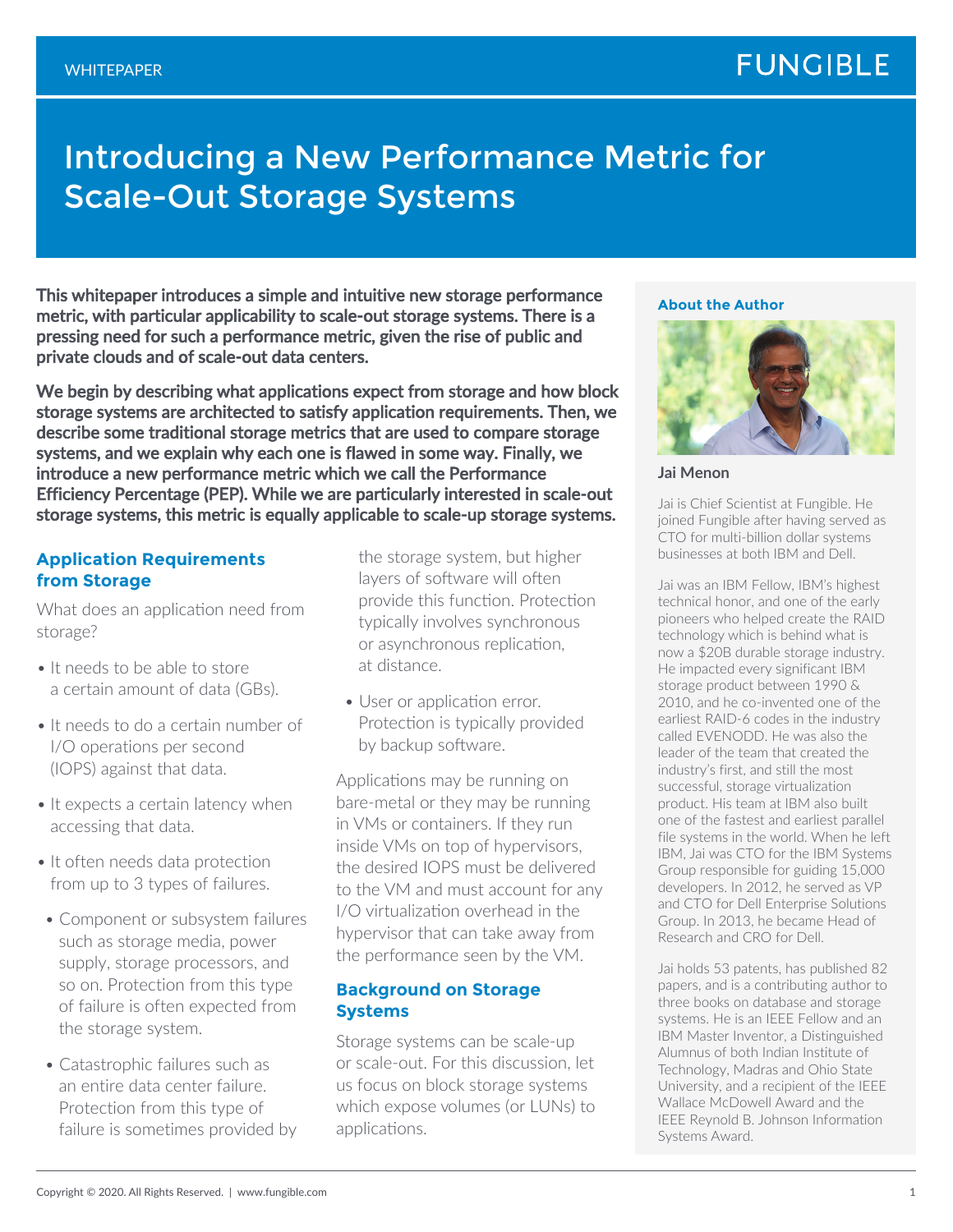The volumes may be raw (no RAID or erasure coding) or durable.

Scale-up storage systems typically include two (sometimes a few more) processing complexes and some number of storage devices. Let us assume the storage devices are SSDs for this whitepaper. The scale-up storage system is designed to be highly available with no single point of failure (it has two or more processing complexes that can take over for each other, RAID or erasure coding to protect from SSD failures, dual power supplies, and so on). To get higher performance, sometimes the storage system will allow the processing complexes to be upgraded to more powerful processors with more cores or more memory. This upgrade can sometimes be done non-disruptively. But ultimately, the performance cannot increase beyond what the most powerful processing complex supported by the storage system can deliver. To increase capacity, a scale-up system may allow the addition of one or more additional drawers of SSDs, and/ or it may allow an upgrade to larger capacity SSDs. Ultimately the maximum capacity supported is topped out when the largest capacity SSDs are used and the maximum number of drawers supported is deployed.

Scale-out storage systems, on the other hand, typically deploy a cluster of storage nodes, each with a single processing complex and some number of SSDs. An entry scale-out system that supports durable volumes will deploy a small number (e.g. 2 or 3) of storage nodes to ensure that there are no single points of failure. The nodes are network connected to each other. Recovery from failures of both SSDs and storage nodes is achieved by using RAID or erasure coding across nodes. Since nodes can be in different racks, scale-out systems can be more durable than scale-up systems. Furthermore, scale-out systems can achieve higher performance and/or higher capacity by adding more storage nodes to the cluster. The aggregate performance or the aggregate capacity of the cluster is only limited by the maximum number of storage nodes that can be supported in a cluster. Any given volume can be spread out across multiple storage nodes in a cluster, and the storage cluster appears as a single large storage system to the applications.

Both scale-up and scale-out storage systems may provide features such as RAID, erasure coding, compression, deduplication, thin provisioning, snapshots, clones and encryption.

## **Traditional Metrics of Storage Performance**

Let us look at some traditional metrics of storage system performance and discuss the shortcomings of each one.

In this paper, we focus on throughput oriented metrics where we perceive a greater need for improvement. For latency, metrics such as zero-load latency, average latency, and tail latency<sup>1</sup> do an adequate job; hence we will not discuss latency further in this whitepaper.

**IOPS** A traditional metric reported by all storage systems vendors is the IOPS provided by their storage system. There are two problems with this metric.

First, IOPS is very workload dependent, so the quoted IOPS may or may not be appropriate for your workload. As an example, if the storage system uses a read cache, the quoted IOPS may assume a particular hit ratio which may be different than what your workload might achieve. Second, an application or customer cannot decide if a storage system is fast enough for their needs from just looking at the published IOPS metric alone.

To understand why this is the case, consider two storage systems that both publish they can do 10M IOPS. See Figure 1. Consider also that they both use state-of-theart SSDs with 4 TB of capacity, each capable of delivering an intrinsic maximum performance capability of 1M IOPS. Let's assume that vendor A's storage system can do 10M IOPS, but needs 250 SSDs (1 PB of storage) in order to achieve the stated IOPS. The 250 SSDs in the storage system have an intrinsic maximum performance capability of 250M IOPS, yet vendor A's storage system is only able to achieve 10M IOPS<sup>2</sup>. On the other hand, assume that vendor B's storage system can achieve 10M IOPS using only 15 SSDs (60 TB of data and 15M IOPS of intrinsic maximum performance capability). Vendor B's product is clearly superior and can satisfy more demanding application requirements, at a lower cost, than vendor A's product. For example, an application that needs 10M IOPS on 60 TB of application data can be satisfied by vendor B using 15 SSDs, whereas vendor A will need 250 SSDs to satisfy the same request.

<sup>1</sup> Tail latency is often expressed as the 98th or 99th percentile latency. 2 This may be due to the high overhead of providing storage services such as

compression, encryption, deduplication and so on. It may also be due to limitations of the interfaces connecting the storage system to the data center.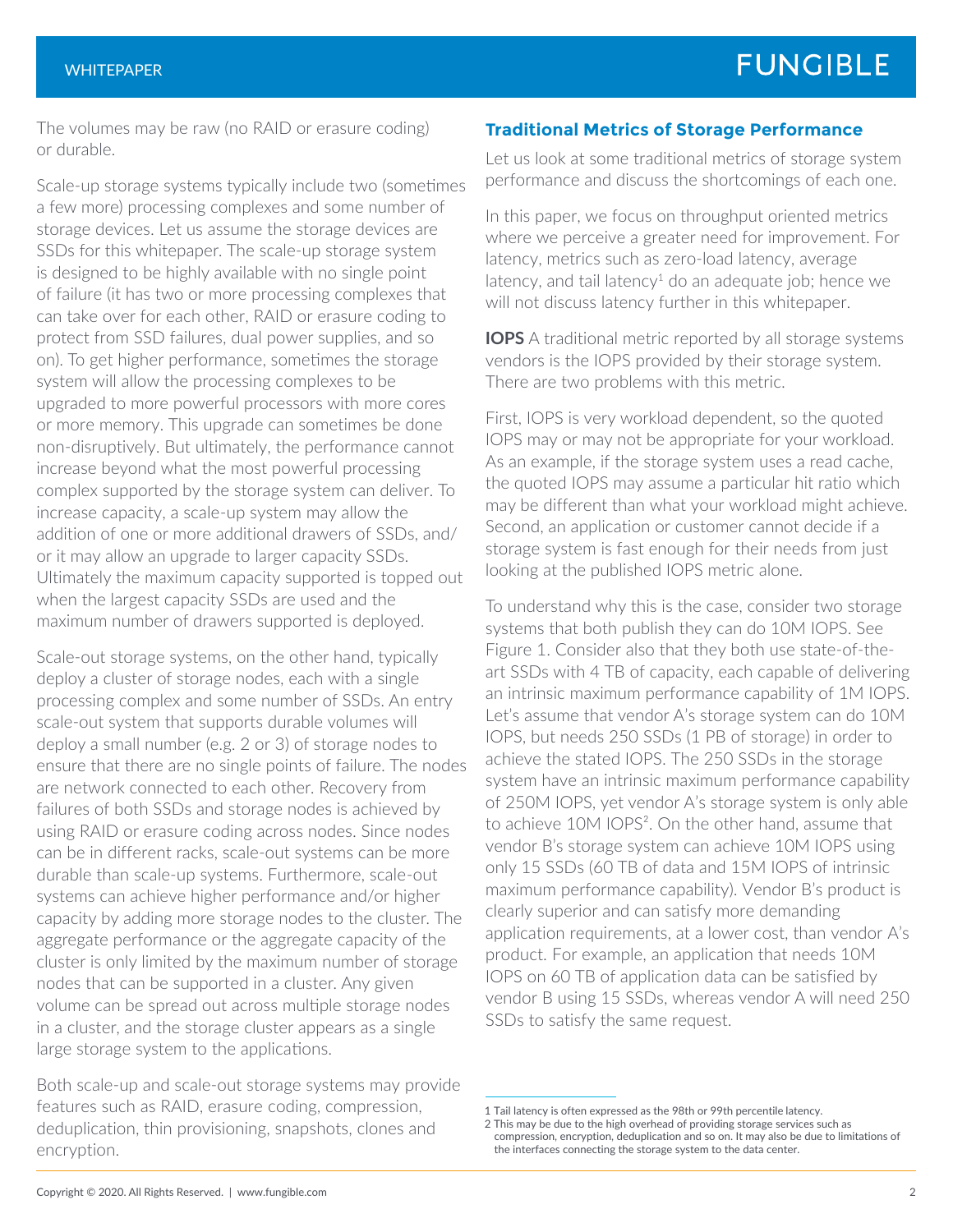## **FUNGIBLE**

This means if the customer chooses vendor A, they will need to purchase 1 PB (250 x 4 TB) of total capacity, even though they only have 60 TB worth of application data to store. Storage systems provide many features such as RAID, erasure coding, compression or deduplication, encryption, snapshots and the like.



*Figure 1. Comparing storage systems with different delivered IOPS*

The reason that storage systems cannot deliver the inherent capability of the underlying SSDs is because these features can impact performance<sup>3</sup>. Another reason could be because the storage system has limited network bandwidth to the application servers.

**IOPS/GB** Since applications specify both their IOPS and their storage requirements (GBs), it would be helpful for storage systems to publish the IOPS/GB they are able to deliver. This is a better metric than IOPS alone<sup>4</sup>, as it allows an application to decide if a given storage system can better meet its needs from this single metric.

Scale-up storage systems have traditionally not published such a metric. However, increasingly, scale-out systems are beginning to do so. For example, AWS Elastic Block Storage (EBS) has two SSD-based offerings – one that publishes a 3 IOPS/GB capability and another that publishes a 50 IOPS/GB capability.

**IOPS/Eff-GB** This is a refinement of the IOPS/GB metric. Customers and applications cannot use all the raw available GBs or capacity in a storage system, due to various overheads. We define the effective GBs (eff-GB) delivered by a storage system as the customer usable capacity – the actual number of GBs available to the

applications. As an example, consider a storage system which provides 4+2 (4 data, 2 parity) protection for all stored data. In this case, eff-GB = 2/3 of available GB, since the storage system uses 1/3 of the available capacity for its own needs. If the storage system also uses a log-structured approach and needs to reserve 25% of space for garbage collection, then the eff-GB is further reduced. In this case eff-GB becomes  $2/3 \times 0.75 = 0.5$ of available GB. On the other hand, if the system does compression and deduplication and on average is able to reduce storage needs by a factor of 5, eff-GB becomes  $0.5 \times 5 = 2.5$  of available GB. A storage system with twenty five 4 TB drives has an available capacity of 100 TB, but an effective capacity of 250 TB using the number in the above example. Eff-GB is then 250,000 GB. See Figure 2 for an example of how effective GB changes when different data services are enabled.



*Figure 2. Changes to Effective GB when Different Data Services are Enabled* 

IOPS/eff-GB is a better metric for comparing two storage systems than either IOPS or IOPS/GB. However, there are several ways in which even this metric can still be gamed.

One way is by using lower capacity SSDs. For example, if a storage system has 12 SSD slots available, higher IOPS/ eff-GB can be achieved using twelve 4 TB SSDs versus using twelve 15 TB SSDs. Another way to game this metric is by using a read DRAM cache in the storage system which will improve IOPS/eff-GB for cachefriendly workloads.

<sup>3</sup> To be fair, comparisons should only be made between storage systems that deliver equivalent functionality.

<sup>4</sup> However, the shortcoming of IOPS -- that it may not be relevant to your workload -- extends to IOPS/GB as well.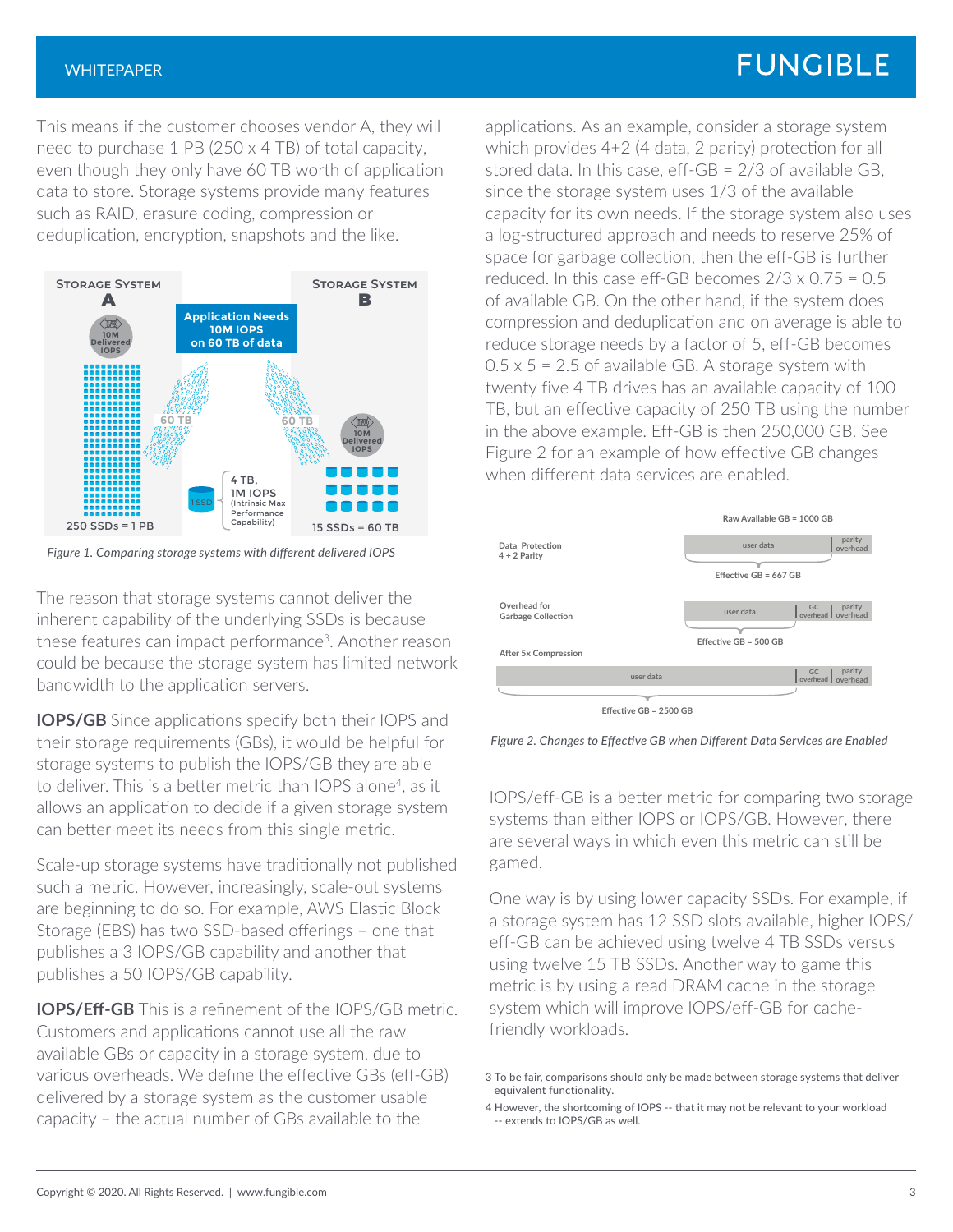**\$/eff-GB** Since all the ways to game the IOPS/eff-GB metric will cost money to implement, one way to achieve fairer comparisons between storage systems is to have them publish their price (\$/eff-GB) for the delivered IOPS/eff-GB. If the storage system offers different services with different IOPS/GB, then it will likely charge different prices for the different IOPS/GB offered. A storage service that provides higher IOPS/GB can charge more. Here are two examples:

- Amazon Web Services (AWS). The standard AWS SSD EBS offering costs \$0.10 per GB-month and supports up to 3 IOPS/GB. The AWS provisioned IOPS offering, which supports up to 50 IOPS/GB, costs \$0.125 per GB-month AND an additional \$0.065 per IOPS-month.
- Google Cloud Platform (GCP) charges \$0.040 per GBmonth for their standard disk-based offering which supports 0.75 IOPS/GB and they charge \$0.17 per GB-month for their SSD persistent disk offering which supports 30 IOPS/GB. The price/IOPS/GB for standard disk is therefore, \$0.0533 and for SSD disk is \$0.0057.

When storage systems or storage offerings provide both IOPS/eff-GB and \$/eff-GB, we are now in a better position to compare storage systems or offerings. However, looking at the example above, it is still a judgment call as to whether 3 IOPS/GB at 10c/GB (AWS) is better than 30 IOPS/GB at 17c/GB (GCP). If my requirement is 3 IOPS/GB or less, the AWS offering is superior. If my need is closer to 30 IOPS/GB, GCP is the superior offering.

This approach of using the combination of two different metrics to compare storage systems is the best approach, however, it also has some shortcomings.

## **Summary – Comparing Storage Systems**

To summarize this section on traditional metrics, all the current ways to compare the performance of storage systems have flaws. Given the metrics we have discussed and defined above, people currently compare storage systems using one of the following two approaches.

**Approach A.** One way to compare storage systems capabilities is by looking at what IOPS/Eff-GB they can deliver, for a similar set of storage services. Storage services include read caching in memory (DRAM or Optane), durability, encryption, QoS, compression, and so on. For example, it is fair to compare the best IOPS/eff-GB vendor A is capable of delivering for raw volumes (and no additional services) versus the same metric for vendor B. It is important to make sure that if one vendor is using read caching to quote their numbers, so is the other vendor. The challenge comes when one vendor uses 15 TB SSDs and another uses 4 TB SSDs to improve IOPS/ eff-GB. This is why this approach can be flawed. Furthermore, this approach is flawed because it ignores costs.

**Approach B.** An even better way to compare storage systems is using \$/eff-GB for similar IOPS/eff-GB. Comparing what vendor A charges to deliver 3 IOPS/GB to what vendor B charges to deliver the same 3 IOPS/GB would be fair; comparing it to what vendor B charges to deliver 50 IOPS/GB would not. Such comparisons are hard to make when different vendors do not offer similar IOPS/GB. As we pointed out before, it is still a judgment call as to whether 3 IOPS/GB at 10c/GB (AWS) is better than 30 IOPS/GB at 17c/GB (GCP).

## **A New Storage Metric – Performance Efficiency Percentage**

In this section, we present a new performance metric to compare storage systems, particularly scale-out storage systems. Our objectives for the performance metric are:

- It needs to be intuitive to understand and simple to measure.
- It needs to apply at cloud scale.
- A storage system with a superior value for the metric should provide superior performance on a broad spectrum of workloads.
- The metric should not be affected by the size of the SSDs used, unlike IOPS/eff-GB.
- A single metric should suffice to compare storage systems without the need for judgment calls, unlike the approach of comparing \$/eff-GB for comparable IOPS/eff-GB.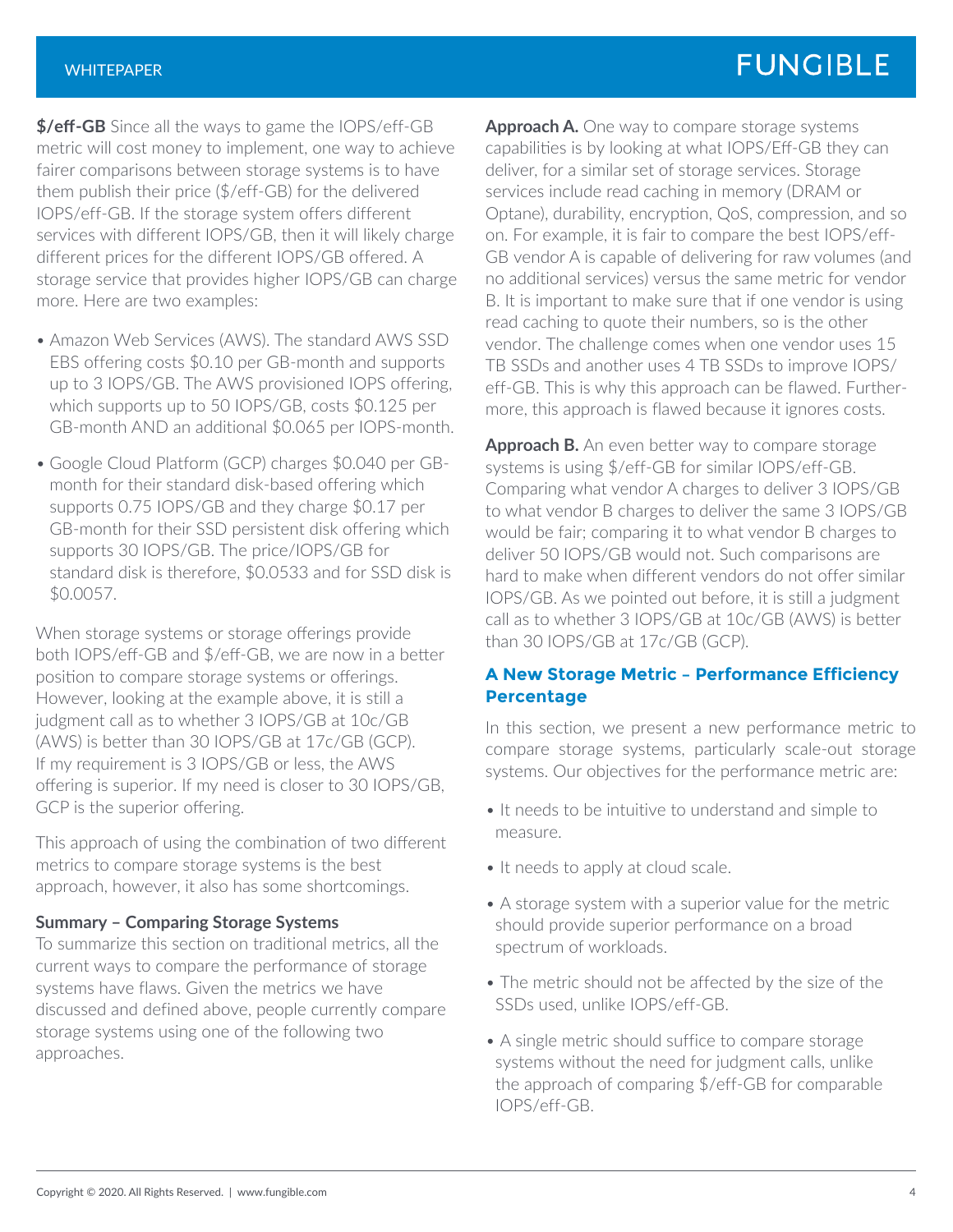## **FUNGIBLE**

We describe our new metric in stages. We begin by showing how it could be applied to a single storage system or a single node of a scale-out storage system. Then, we show how to extend the metric to the entire scale-out storage system.

We call our new performance metric the **Performance Efficiency Percentage (PEP)**.

## **PEP for a Single Storage System or Single Node of a Scale-out Storage System**

The PEP is calculated as follows and can never be larger than 100%. The numerator is the total IOPS<sup>5</sup> delivered by the storage system on a purely sequential workload which cannot benefit from caching of any sort. The denominator is the number of SSDs in the storage system multiplied by the IOPS capability of each SSD. This denominator is really the intrinsic maximum performance capability of the SSDs. A storage system could not possibly deliver any more performance than the SSDs are capable of, for such cache-unfriendly workloads. Intuitively, it is easy to see that our metric is simply a measure of how close the storage system comes to exposing all of the potential back-end capability of the SSDs to the requesting applications. We show this metric diagrammatically in Figure 3.

We argue that PEP is a generally useful measure of storage systems' capability, independent of workload. Though the PEP is measured using a cache-unfriendly workload, we show that the higher the PEP, the better the storage system will perform on **all workloads**.

It should be clear that storage systems which have a higher value for PEP will do better for cache-unfriendly workloads (such as sequential read, media streaming, workloads with no locality in space or time, and so on).

Now, consider cache-friendly workloads – say a workload with a read cache hit ratio of 80%. 20% of the workload's accesses still require access to the SSDs. Let us compare a storage system with 90% PEP to another with 50% PEP for this workload. Let us assume the SSDs are capable of 20M IOPS. The storage system with 90% PEP can deliver 18M (20M\*0.9) IOPS on read misses, and it could, in the best case, deliver as much 90M IOPS aggregate to the applications (18M \* [1/0.2]), assuming there are no other bottlenecks which limit it to a lower number. Using similar

reasoning, the storage system with 50% PEP can only deliver 10M IOPS on read misses and will be limited to delivering 50M IOPS (10M \* [1/0.2]) to the applications. We argue that, all else being equal, and in the absence of other bottlenecks<sup>6</sup>, a storage system with better PEP should be capable of delivering better performance, even for cache-friendly workloads<sup>7</sup>.

#### **Performance Efficiency Percentage**



*Figure 3: A New Metric for Storage Systems*

To summarize, the better the PEP of a storage system, the better the performance it can deliver to applications, independent of workload. This is what makes it a broadly useful metric for comparing storage systems, in our opinion8.

A higher PEP will always translate to better (or equal at worst) application performance for sequential or cacheunfriendly workloads. For cache-friendly workloads, a better PEP may not always translate to significantly higher performance due to other bottlenecks in the storage system.

### **The \$/PEP Metric**

To be fair, the PEP for two storage systems should be compared when delivering similar storage services. As an example, it would be unfair to compare the

<sup>5</sup> It goes without saying that we could use GB/s instead of IOPS to create a related version of this metric.

<sup>6</sup> Such as limited network bandwidth between the storage system and the application servers.

<sup>7</sup> A storage system with higher PEP can never have worse performance on any workload. The worst-case scenario is for a workload with 100% hit ratio. In this case, the higher PEP storage system will perform as well as the lower PEP storage system, but not any better, since the SSDs are never accessed.

<sup>8</sup> Storage systems may need to publish the value of this metric separately for reads and writes and for raw volumes.